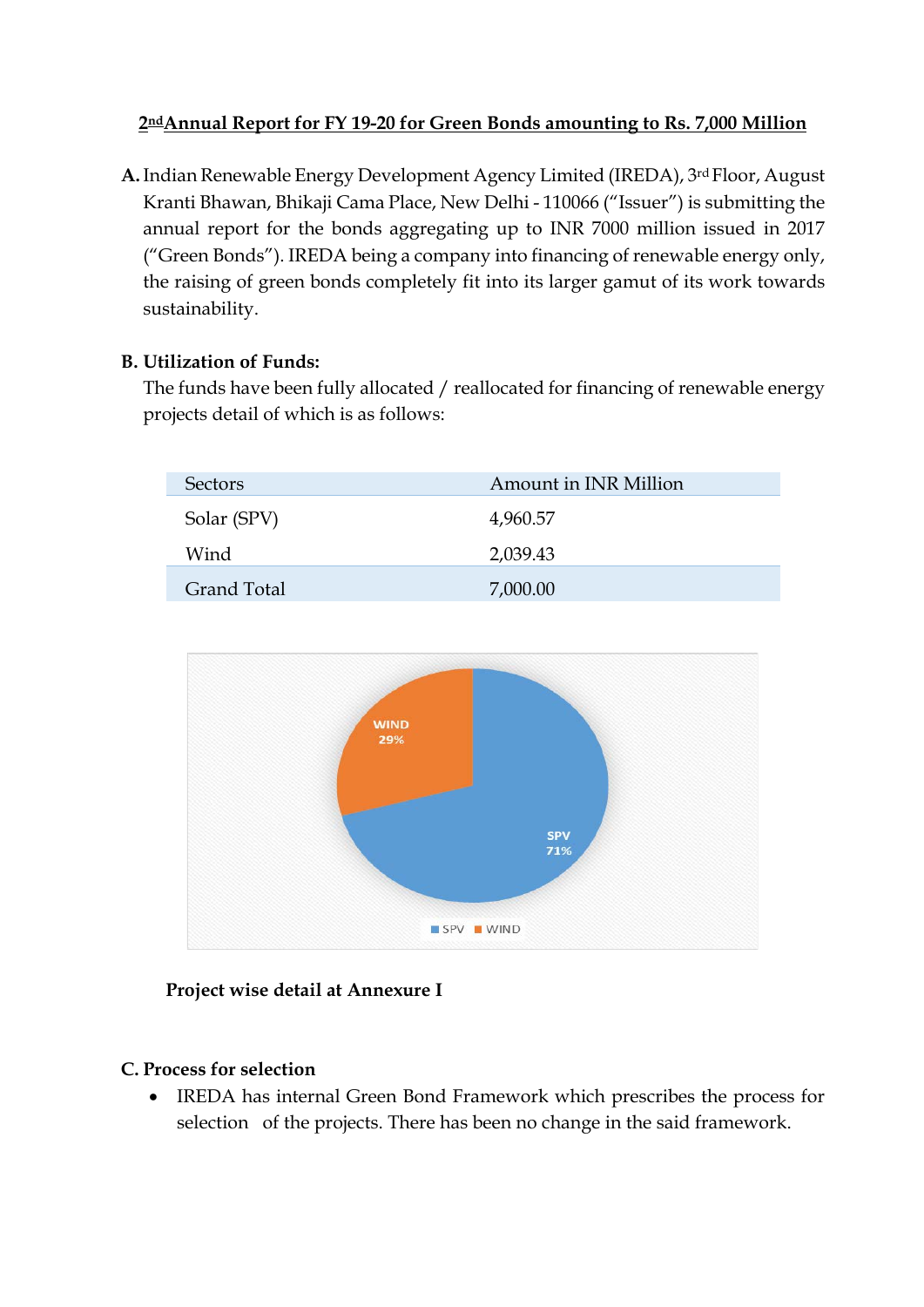### **D.Management of proceeds**

- Full amount of Rs. 7,000 million has been allocated/reallocated towards the green projects.
- Allocation has changed mildly since the last report owing to certain repayments in the allocated projects

## **E. Reporting**

- The annual report shall be hosted on the website of IREDA under the section Investor Information : Compliance of bonds
- Besides the annual report for green bonds, IREDA releases the Financial Annual report of the company, which gives a comprehensive view on the company's operational and financial performance.
- The Green Bonds were issued in March 2017, for which the pre issuance and post issuance report was published by Emergent Ventures who acted as verifiers of the Green issue for the CBI standard. Copy of the reports of the verifier were hosted on the website of IREDA and the same may be accessed using the link: [https://www.ireda.in/doc/bond/post-issuance-assurance](https://www.ireda.in/doc/bond/post-issuance-assurance-statement(Ireda)-domestic-bond.pdf)[statement\(Ireda\)-domestic-bond.pdf](https://www.ireda.in/doc/bond/post-issuance-assurance-statement(Ireda)-domestic-bond.pdf)
- Second annual report is being published now by the company. 1<sup>st</sup> Report can be accessed through link [https://www.ireda.in/doc/bond/domestic-bond-2018-](https://www.ireda.in/doc/bond/domestic-bond-2018-19-on-green-bonds-amounting-to-rs-7000-million.pdf) [19-on-green-bonds-amounting-to-rs-7000-million.pdf](https://www.ireda.in/doc/bond/domestic-bond-2018-19-on-green-bonds-amounting-to-rs-7000-million.pdf)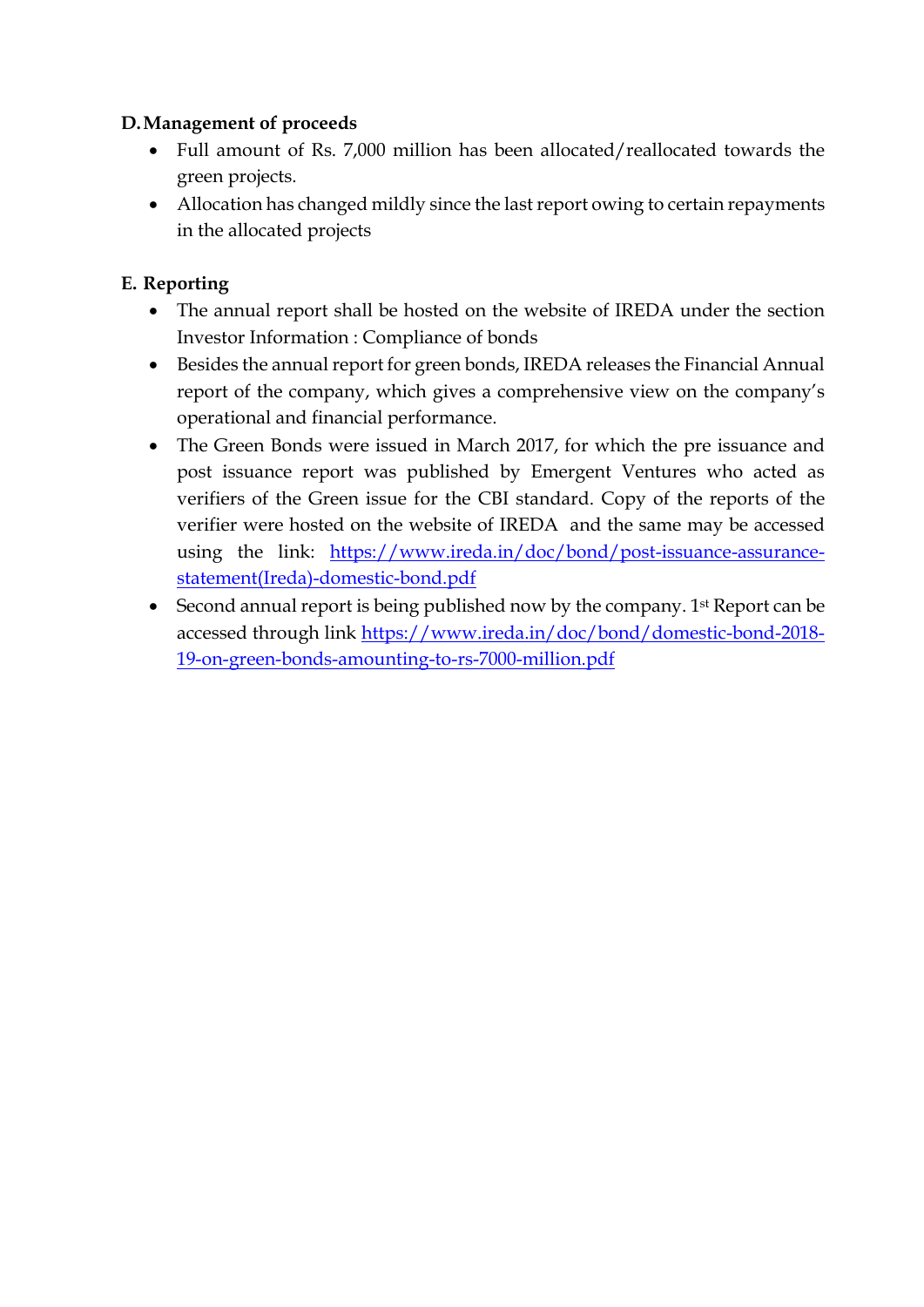# **Annual Report on Nominated Projects & Assets associated with the IREDA Green Bonds aggregating up to INR 7000 million issued in March 2017 by Indian Renewable Energy Development Agency Ltd**

Proceeds from the IREDA Green Bonds have been allocated or re-allocated to the following:

| Sr.                | <b>Project Name</b>                 | <b>Sector</b> | Capacity (in | Project cost | Funds                 |
|--------------------|-------------------------------------|---------------|--------------|--------------|-----------------------|
| N <sub>o</sub>     |                                     |               | MW)          | (INR)        | allocated             |
|                    |                                     |               |              | Crores)      | from<br>Green         |
|                    |                                     |               |              |              | (INR)<br><b>Bonds</b> |
|                    |                                     |               |              |              | Cr.                   |
| $\mathbf{1}$       | Acme Solar Roof Top Systems pvt.    | Solar         | 30.00        | 226.68       | 17.17                 |
|                    | Ltd.                                |               |              |              |                       |
| $\overline{2}$     | Cambridge Energy Resources (P)      | Solar         | 4.23         | 58.12        | 0.85                  |
|                    | Ltd                                 |               |              |              |                       |
| 3                  | <b>ES Energy Private Limited</b>    | Solar         | 10.00        | 71.00        | 26.63                 |
| $\overline{4}$     | <b>ES Solar Private Limited</b>     | Solar         | 10.00        | 73.00        | 27.38                 |
| 5                  | <b>ES Sun Power Private Limited</b> | Solar         | 20.00        | 144.00       | 91.00                 |
| 6                  | Harikrishnan<br>And<br>Power        | Solar         | 1.00         | 6.45         | 0.71                  |
|                    | <b>Technology Private Limited</b>   |               |              |              |                       |
| $\overline{7}$     | Mytrah Abhinav Power Private        | Solar         | 87.00        | 64.99        | 216.00                |
|                    | Limited                             |               |              |              |                       |
| 8                  | Photon<br>Private<br>Suryakiran     | Solar         | 70.00        | 510.00       | 2.20                  |
|                    | Limited                             |               |              |              |                       |
| 9                  | Rising Bhadla 1 Pvt.Ltd             | Solar         | 70.00        | 451.81       | 50.00                 |
| 10                 | Rising Bhadla 2 Private Limited     | Solar         | 70.00        | 451.81       | 61.05                 |
| 11                 | SamyamaJyothi Solar<br>Energy       | Solar         | 3.00         | 20.16        | 3.07                  |
|                    | Private Limited                     |               |              |              |                       |
| 12                 | Renewable<br>Skeiron<br>Energy      | Wind          | 226.80       | 1788.70      | 74.05                 |
|                    | Amidyala Limited                    |               |              |              |                       |
| 13                 | Vayu Urja Bharat Private Limited    | Wind          | 120.00       | 1108.00      | 129.89                |
| <b>GRAND TOTAL</b> |                                     |               |              |              | 700.00                |
|                    |                                     |               |              |              |                       |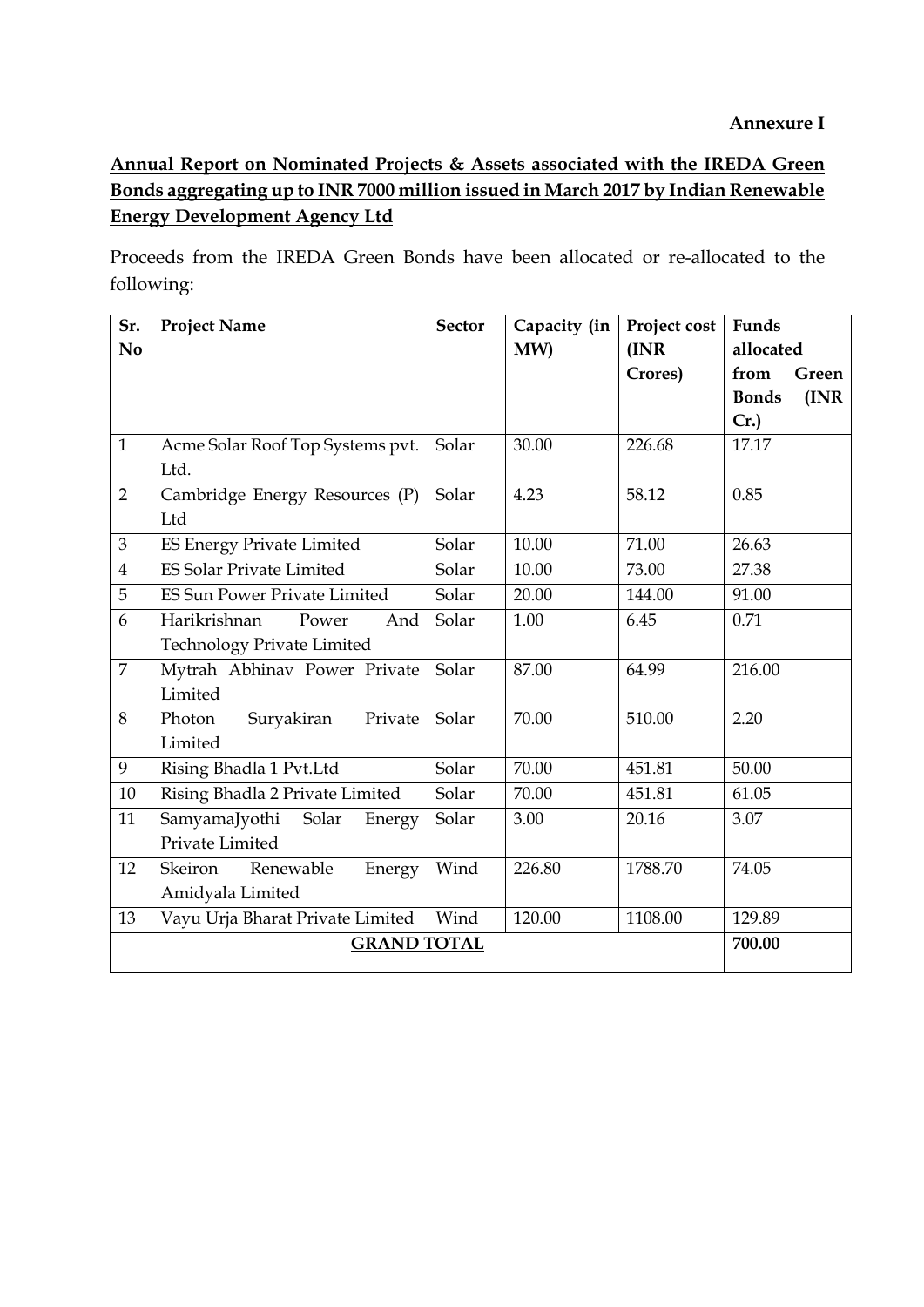# $\mathop{\hbox{\rm \bf C}}$ limate Bonds

23 April 2020

Surender Suyal Company Secretary Indian Renewable Energy Development Agency Limited 1st Floor, Core-4A, East Court, India Habitat Centre Lodhi Road, New Delhi-110003 India

Dear Surender,

#### Re: Confirmation of approval for request for Climate Bonds Standard Certification

I'm very pleased to inform you that on 23 April 2020, the Climate Bonds Standard Board approved the Pre Issuance Certification of the proposed IREDA Green Bond- Series- VII-A & VII-B (the bond), as per the application documents and verification report provided by Indian Renewable Energy Development Agency Limited. That Certification comes into force once the bond is placed on offer.

Members of the Climate Bonds Standard Board are:

- California State Treasurer Fiona Ma, CPA, represented by California State Deputy Treasurer Tim Schaefer
- Institutional Investors Group on Climate Change (IIGCC), represented by Eric Borremans
- The International Cooperative and Mutual Insurance Federation, represented by Shaun Tarbuck
- Investor Group on Climate Change, represented by Andrew Major of HESTA
- Investor Network on Climate Risk, represented by Peter Ellsworth of Ceres
- The Natural Resources Defense Council, represented by Douglass Sims

I also confirm that the text of the Certification Agreement between the Climate Bonds Standard Board and Indian Renewable Energy Development Agency Limited has been agreed.

Accordingly, I confirm that Indian Renewable Energy Development Agency Limited may use the "Climate Bond Certified" logo in its information materials about the proposed bond, and we will ensure the bond is identified as a Climate Bond in all listings we manage. Attached for your reference is a guide to usage of the "Climate Bond Certified" logo.

Congratulations and best wishes,

Sean Kidney CEO, Climate Bonds Initiative

Disclaimer: The Climate Bonds Standard Board operates legally as an advisory committee of the Climate Bonds Initiative Board and oversees the development of the Climate Bonds Standard. Neither the Climate Bonds Standard Board nor any organisation, individual or other person forming part of, or representing, the Climate Bonds Standard Board (together, "CBSB") accepts or owes any duty, liability or responsibility of any kind whatsoever to any issuer which wishes to apply for any of its bonds to be certified under the Climate Bonds Certification Scheme ("Scheme"), or to any issuer whose bonds may at any time be certified under the Scheme or to any other person or body whatsoever, whether with respect to the award or withdrawal of any certification under the Scheme or otherwise. All advice or recommendations with respect to any certification under the Scheme or otherwise that CBSB provides to the Climate Bonds Initiative Board is provided to it in an advisory capacity only and is not to be treated as provided or offered to any other person